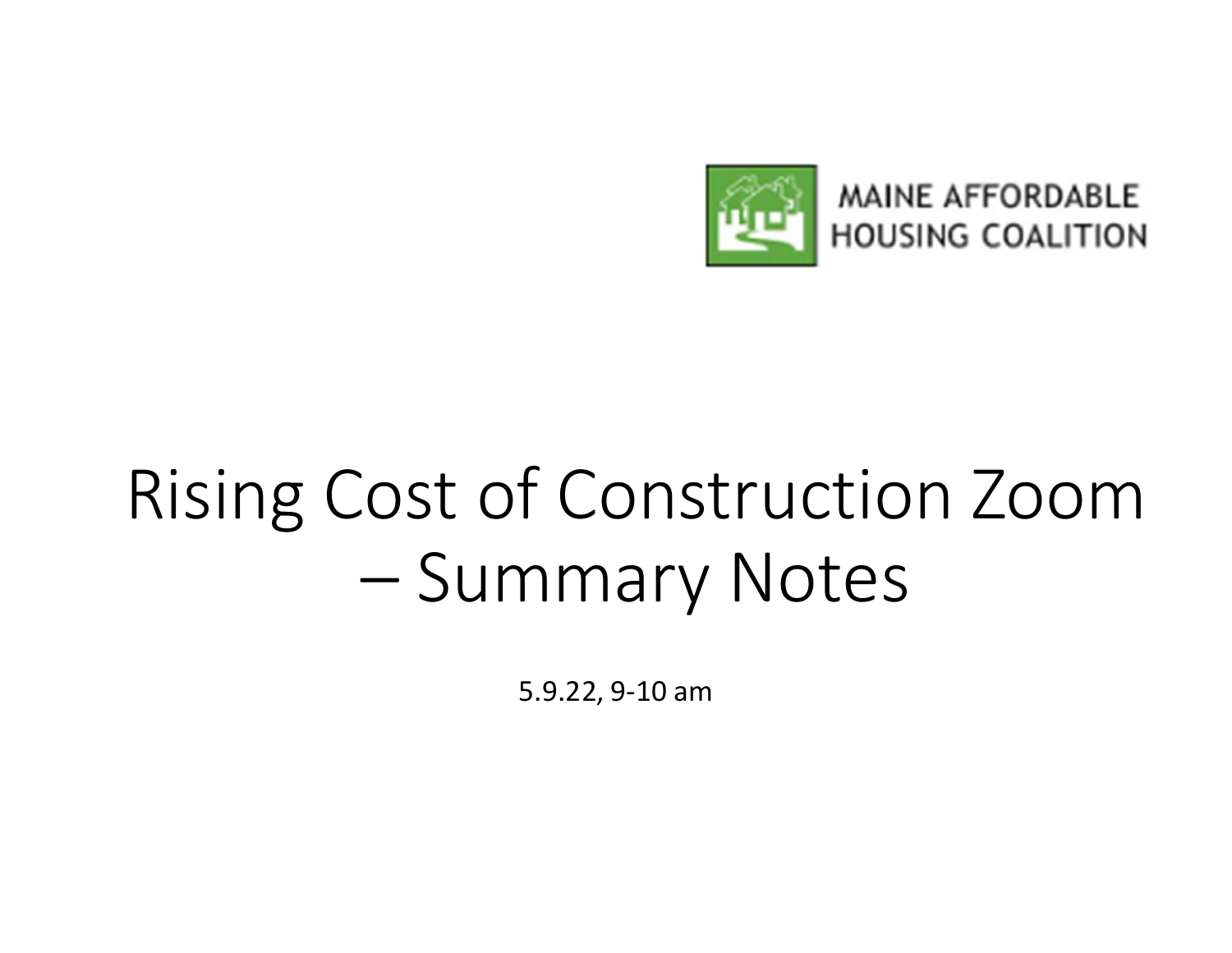

### What you are seeing… • Lots of cost increases even at concept stage (\$100/SF from concept) • Specific issues with drywall, doors (30 weeks), hardware, cabinets and delays What you are seeing...<br>• 10% increases each quarter in labor and materials<br>• Lead times extended, and not honoring delivery times<br>• Lots of cost increases even at concept stage (\$100/SF from concept)<br>• Specific issues with • 10 The Seeding...<br>• 10% increases each quarter in labor and materials<br>• Lead times extended, and not honoring delivery times<br>• Lots of cost increases even at concept stage (\$100/SF from concept)<br>• Specific issues with dr • Group buy outs happening much earlier before closing<br>• 10% increases each quarter in labor and materials<br>• Lead times extended, and not honoring delivery times<br>• Specific issues with drywall, doors (30 weeks), hardware,

- 10% increases each quarter in labor and materials
- Lead times extended, and not honoring delivery times
- 
- 
- 
- 
- 
- Can't get estimates
- Taking on increased risk buying early
- Lack of workforce causing lots of issues
- Value engineering only getting us so far. Everyone doing compact projects and value engineering not solving the problem. ME already builds less expensive affordable housing than other states.
- Prices are lower in Boston (labor pool for subcontractors is better)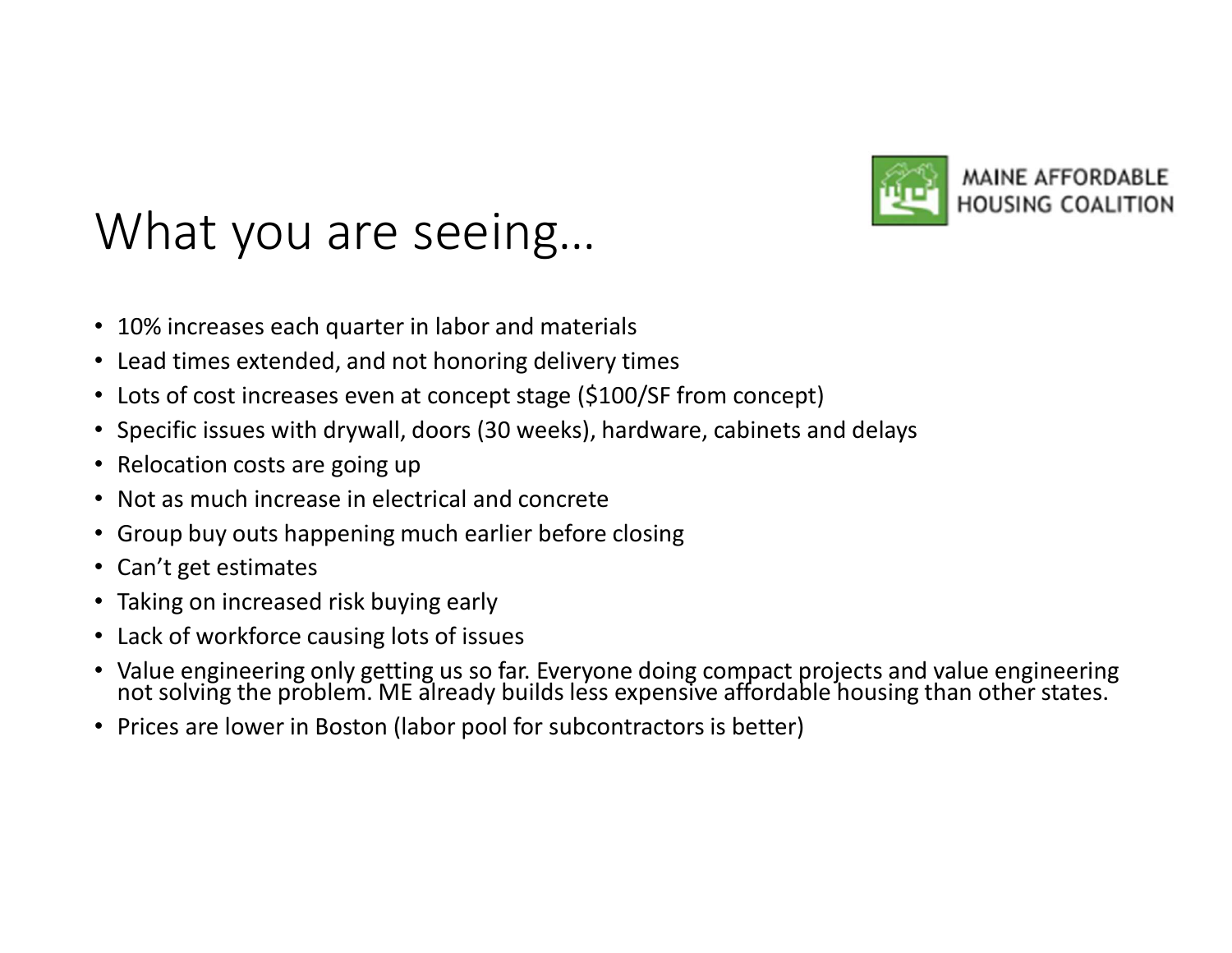

# What you are doing in response to rising costs… • Happening so fast. Ordering early. For pressure and limited in the state of prior and a screen subside coality of the magnesis of a screen of the magnesis of a screen on subside the magnesis of a screen on subside the ma

- Happening so fast. Ordering early. (Ordered cabinets and lumber in the first month of 20 months of a project. Much earlier. Taking on extra risk to get materials before they rise.)
	- Increases construction loan interest.
- 
- Maximizing tax incentives to make more capital available
- Bridge loan lending or tax credit equity
- Other states: exempted sales tax for construction materials
- **EFFORDABLE**<br>
 Happening so fast. Ordering early. Conservations are an interest and the first month of a project. Much critics are an interest<br>
 Lots of pressure on subsidy resources (ARPA \$ filling gaps)<br>
 Maximizing t
- Reviewing requirements of gap funding to see if those funds pay for themselves. They
- Need to engage CMs early
- 4% deals have better luck filling the gap compared to 9%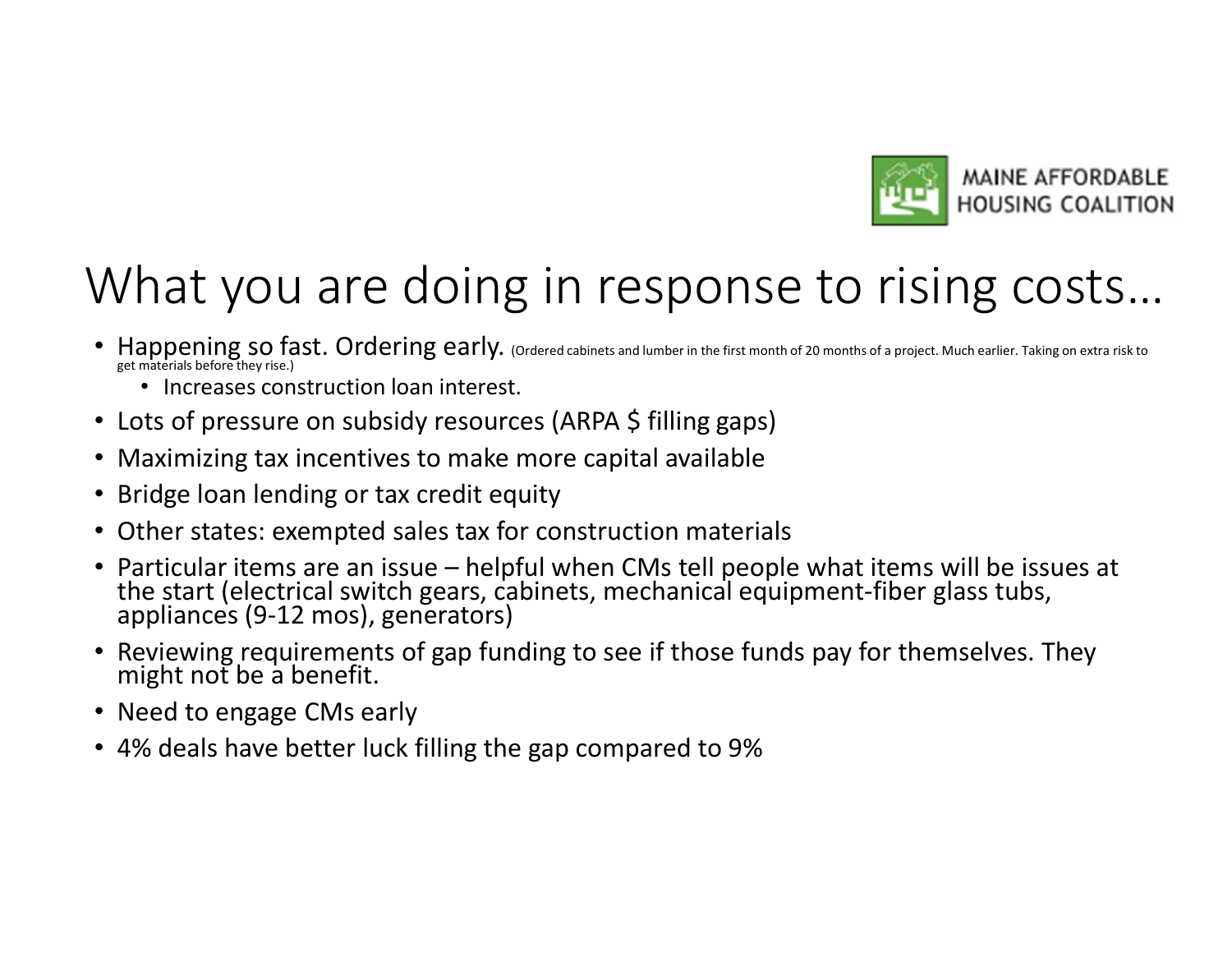#### What can we all do...



- How do we share the increased risk of increasing costs across multiple parties (developer, contractor,
- **Syndicator, lenders, municipality, MSHA)?** Might reduce padding<br>syndicator, lenders, municipality, MSHA)? Might reduce padding<br>ARPA funding: Need clarity on Treasury rule whether it can be used for LIHTEC. Pew article on • ARPA funding: Need clarity on Treasury rule whether it can be used for LIHTEC. Pew article on this: https://www.pewtrusts.org/en/research-and-analysis/blogs/stateline/2022/04/25/rising-construction-costs-stall-affordable-housing-projects?utm\_campaign=2022-05-02+SW&utm\_medium=email&utm\_source=Pew&subscriberkey=003U000001GBmneIAD **What can we all do...** MAINE AFFORDABLE<br>
• How do we share the increased risk of increasing costs across multiple parties (developer, contractor,<br>
• syndicator, lenders, municipality, MSHA)? Might reduce padding<br>
• ARPA For the increased risk of increasing costs across multiple parties (developer, contractor, modicator, lenders, municipality, MSHA)? Might reduce padding<br>RPA funding: Need clarity on Treasury rule whether it can be used for • ARPA funding: Need clarity on Treasury rule whether it can be used for LIHTEC. Pew arthousses that the purchase and the caps (research and one caps (respectively consider an opportunities considerably projects built), la
- cost cycle
- Talk with Finance Authority of ME (gap financing or other)
- Engage with DOL, AGC and others on workforce development
- Identify projects that are ready, that are in particular need, to find unique solutions
- MSHA Follow Up
	- work? And timing of them.
	-
	-
-